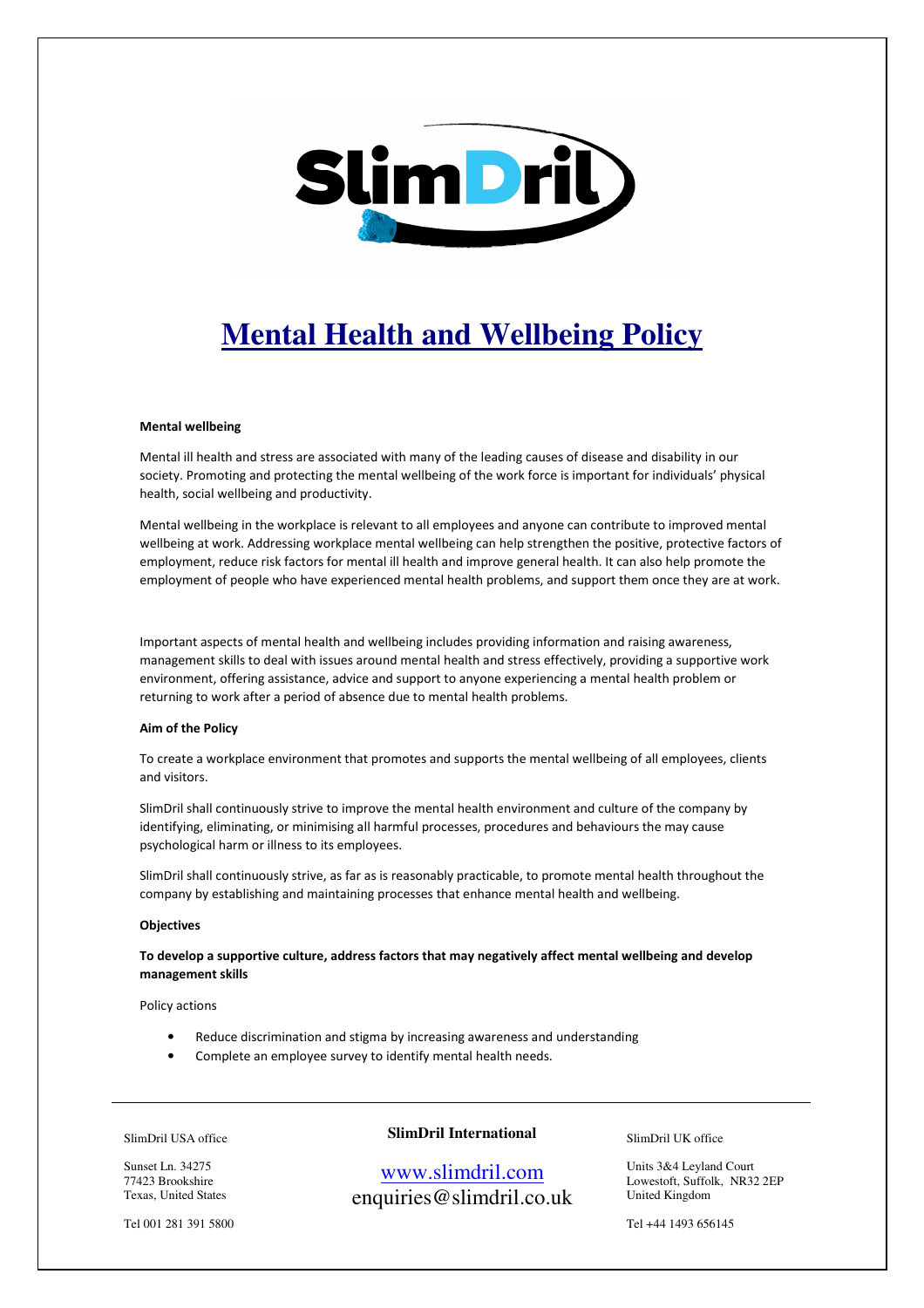- Give employees information on and increase their awareness of mental wellbeing.
- Give non-judgemental and proactive support to individual; staff that experience mental health problems.
- Include information about your mental health policy in the staff induction programme.
- Provide opportunities for employees to look after their mental wellbeing, for example through physical activity, stress reducing activities and social events.
- Promote the Five Ways to Wellbeing concept
- Set employees realistic targets that do not require them to work unreasonable hours.
- Ensure all staff have clearly defined job descriptions, objectives and responsibilities and provide them with good management support, appropriate training and adequate resources to do their job. This will help engage employees in their work.
- Manage conflict effectively and ensure the workplace is free from bullying and harassment, discrimination and racism.
- Establish good two-way communication to ensure staff involvement, particularly during periods of organisational change.

#### To provide support for employees experiencing mental health difficulties.

#### Policy action

- Ensure individuals suffering from mental health problems are treated fairly and consistently.
- Clearly communicate colleagues who are able to support at initial symptoms of stress to prevent further stress.
- Ensure employees are aware of the support that can be offered through employee assistance or alternatively through their own GP
- In cases of long-term sickness absence, put in place, where possible a graduated return to work.
- Treat all matters relating to individual employees and their mental health problems in the strictest confidence and share on a 'need to know' basis only with the consent from the individual concerned.

#### To encourage the employment of people who have experienced mental health problems.

#### Policy action

- Show a positive and enabling attitude to employees and job applicants with mental health issues. This includes having positive statements in recruitment literature.
- Ensure that all staff involved in recruitment and selection are briefed on mental health issues and Disability Discrimination Act, and trained with appropriate interview skills.
- Do not make assumptions that a person with a mental health problem will be more vulnerable to workplace stress or take more time off than any other employee or job applicant.
- Ensure all line managers have information and training about managing mental health in the workplace.

#### To recognise that workplace stress is a health and safety issue.

#### Policy actions

- Identify all workplace stressors and conduct risk assessments to eliminate stress or control risks from stress.
- Provide training in good management practices
- Provide confidential counselling and adequate resources.
- Align with other relevant policies such as physical activity, alcohol and absence management.

#### Communication

All employees will be made aware of the mental wellbeing policy and facilities available. This will be part of a health at work policy.

Regular team meeting will be held to give employee a chance to voice concerns.

SlimDril USA office

Sunset Ln. 34275 77423 Brookshire Texas, United States

Tel 001 281 391 5800

### **SlimDril International**

# www.slimdril.com enquiries@slimdril.co.uk

SlimDril UK office

Units 3&4 Leyland Court Lowestoft, Suffolk, NR32 2EP United Kingdom

Tel +44 1493 656145